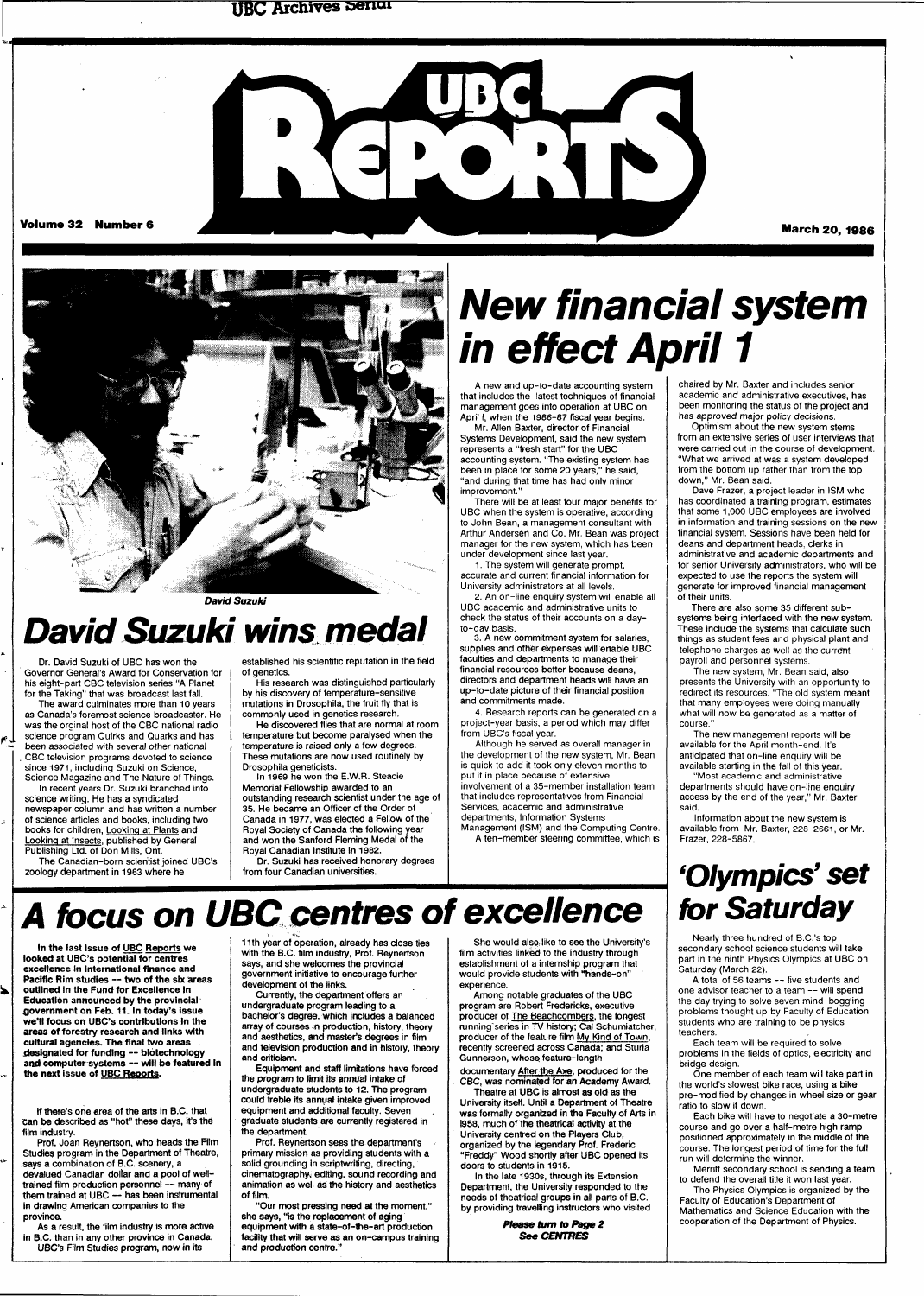# Centres continued from Page 1

provincial centres to'advise and teach. Today, the UBC department provides courses for more than 1,000 students annually, including 75 students who are majoring in theatre and film.

The department's facilities include two fully equipped theatres -- the Freddy Wood main stage seating 410 and the Dorothy Somerset Studio -- named for the first head of the department — with a capacity of 90. The theatre offers a minimum season of eight plays during the UBC winter session and a season of summer stock, run entirely by a group of the most promising students.

Graduates of the theatre program have achieved local, national and international recognition and include Richard Ouzounian of the Stratford Festival, John Gray, author of Billy Bishop, and noted actors Brent Carver and Alan Scarfe.

### **MUSIC**

UBC's music department, which celebrated its 25th anniversary in 1985, has established itself as a leading Canadian centre for professional and academic training in music. Some 300 students are currently enrolled for two undergraduate degrees and four graduate degrees.

Departmental activities are concentrated in the Music Building, which contains a 289-seat recital hall, 37 teaching rooms and offices, 32 practice rooms, an electronic music studio and a Music Library of 60,000 books and scores, 10,000 sound recordings and I50 music periodicals. A stone's throw from the building is the Wilson Recording Collection of 40,000 records, a public facility housed in the Sedgewick Library.

Quite apart from its academic activities the department provides a year-round program of public performances -- most of them free which link the University with the community. Concerts and recitals are provided by a variety of groups ranging from string trios through a wind symphony to a full-scale symphony orchestra. The University Chamber Singers and the Opera Workshop and Theatre provide opportunities for voice training.

Many of these groups visit various areas of B.C. annually on concert tours, a program that could expand with additional financial support.

The department is justifiably proud of its students and graduates. Students have topped the annual Eckhardt-Grammate Music Competition on five occasions, John Kimura Parker was the first-prize winner in the Leeds International piano competition in 1984 and viola student Leslie Robertson won first prize in the 1985 Tri-Bach Competition in Edmonton.

Graduates of the department are teachers at major universities in Canada and the U.S., performers with major symphony orchestras and singers with opera companies in Canada and abroad.

### **CREATIVE WRITING**

The department had its origins in a series of workshops offered by former UBC faculty member and poet Earle Birney in 1946. A formal program within the Department of English began in 1957 and a separate department was created in 1965 headed by novelist Robert Harlow.

The department has a notable record of achievement. Many of its students are already published authors and its graduates have been awarded most of the major literary awards offered in Canada.

The offerings of the department cover all forms of creative writing, including writing for the screen and television, thus complementing the work of the film program in the Department of Theatre.

The department cooperates with the Vancouver School Board by sending instructors to secondary schools to hold workshops with students who are interested in a career in writing. Department head George McWhirter is eager to expand this program into other school districts, given additional resources.

### **FINE ARTS**

The fine arts department, which last year marked its 30th birthday as an independent academic unit, offers a full range of programs at both the undergraduate and graduate levels in the areas of art history and studio art.

Graduates **and** faculty associated with the **department have had** a significant impact **on the art scene in Vancouver** and elsewhere over **the years. The** major inaugural exhibition in **Vancouver's new art** gallery, entitled

Vancouver Art and Artists 1933-1983, featured the work of 37 graduates and past and present faculty members. A total of 54 of the 147 artists in the show were associated in some way or other with UBC, either with the Department of Fine Arts, Art Education, Theatre, etc.

. Art history graduates hold senior administrative and curatorial posts as well as teaching positions in every major art and teaching centre in Canada. Five members of the professional staff at the new Vancouver gallery are master's degree graduates and others hold important curatorial posts at the Art Gallery of Ontario and the Canada Council's art bank in Ottawa, which is headed by a UBC graduate William Kirby.

Faculty members in the department are active as producing artists and are featured regularly in group and one-person exhibitions. Art historians are active as writers of articles and books and several have prepared essays and catalogue entries for major exhibitions in Venice, Washington, D.C. and London, England.

Two sculptors associated with the department, Richard Prince and Geoffrey Smedley, have created major works that will be on display at Vancouver's international fair,

Expo 86.

### **MUSEUM OF ANTHROPOLOGY**

UBC's anthropology museum, which has one of the outstanding collections of West Coast Indian art in the world, makes its resources available through off-campus exhibitions and permanent loans as resources are available. Additional funding would permit the museum to organize an increased number of exhibits for display in other Canadian centres.

In recent years, the museum has circulated paintings by native Indian artists Robert Davidson and John Laford, and displays on the making and using of stone tools in prehistoric B.C., the graphics of the Kwagiutl Indians of B.C. and an exhibit entitled The Four Seasons, Food-getting in Prehistoric B.C. Some of the displays were prepared by students, while others reflect the research interests of the museum's curatorial staff.

### **ADMINISTRATION**

This proposed program reflects the fact that as interest in the arts expands, there is a growing need for an academic program in arts and museum administration. It could train experts in everything from the management of symphony orchestras and theatre companies to curatorial staff for art and anthropology museums.

UBC's dean of Arts, Dr. Robert Will, believes that UBC has developed a sound performing arts program that would serve as the basis for an academic program in arts administration. He anticipates an interdisciplinary program that would draw on expertise in other UBC faculties, e.g. Commerce and Business Administration.

An Arts Administration program, he said, would add another dimension to a performing arts program that already has close links with the cultural world in all parts of Canada.

### **FORESTRY**

Dean Robert Kennedy of UBC's Faculty of Forestry has outlined several specific areas in which UBC has already established centres of excellence or has the potential to build such research programs. Results of study in these areas will have a direct and significant effect on the efficiency and cost effectiveness of the B.C. forest industry.

One of these areas involves the quality tree seedlings used in reforestation, which presently have a poor survival rate. Many of the seedlings die or don't reach their full growth potential because of the trauma incurred during transportation and planting, and because of weather conditions after planting. UBC is carrying out several research projects to minimize these problems.

UBC has recently established a containerized nursery/greenhouse complex with 1.3 million tree seedlings on the campus, which serves as a teaching/demonstration/research facility and

pilot plant. Research on developing stronger and better seedlings is conducted using some of the material in the nursery. Seedlings are purchased by the B.C. Ministry of Forests for

reforestation programs.

Researchers in the faculty are also conducting studies to reduce the "trauma" seedlings undergo in storage -- the time between removal from the nursery and planting. They are working with plant growth regulators — hormones which induce dormancy in seedlings — to create an effect equivalent to a sleeping pill, so that seedlings are in a deep sleep during transportation. This procedure promises to greatly increase the survival rate and subsequent growth of transported seedlings.

Related to this area is the work of Prof. Oscar Sziklai, who is carrying out research in forest genetics to develop "super trees" trees which are genetically altered to grow stronger and faster than the normal growth rate.

Another critical factor in the successful growth of tree seedlings is the control of surrounding vegetation which can kill or impede the growth of seedlings through competition for sunlight, land and nutrients in the earth. UBC researchers are investigating several methods of controlling vegetation, and Prof. Hammish Kimmins is establishing demonstration areas in the University Research Forest and in forest stands in other parts of the province where different methods of vegetation management can be tested.

Another area Dean Kennedy cited as essential in the development of the forest industry is research into better harvesting and transportation methods. "Approximately 50 per cent of the total operating costs of most saw mills are incurred in harvesting and delivery of raw logs to the mill," said Dean Kennedy. "Research in this area could dramatically

reduce the overall cost of producing lumber. ' A leading researcher in this field is Prof. Glen Young, who is working on the application of computer programs to determine the most efficient and cost effective combinations of manpower and machines to harvest specific forest stands and handle logs between stump and millsite.

Research into the physical and engineering properties of wood is also a critical component of UBC's centre of excellence in forestry. At the moment building codes may specify more lumber than necessary in structures because there isn't enough information available on factors such as wood strength and load distribution. This results in conservative building practices, high building costs and an inefficient use of wood resources.

Dean Kennedy said increased information about the physical and engineering qualities of wood will lead to a more rational use of wood and the development of higher-value wood products capable of competing with other materials. Dr. David Barrett, head of the Harvesting and Wood Science Department, is carrying out research in this field.

### **MANAGEMENT**

There are several other areas of research which contribute to a centre of excellence in forestry at UBC.

Prof. Peter Pearse, Canada's leading expert on forest management, is producing a model of the economically-recoverable timber supply in B.C. and Canada. He is also producing a model of the forest products trade. For example, he can tell what effect a five per cent reduction in the value of Swedish currency (or any other factor) will have on Canada's trade of forest products. A third project he is working on is the economics of reforestation. There are currently two million hectares of NSR (not sufficiently restocked) land in B.C. Prof. Pearse has worked out recommendations on the most efficient and cost effective means of reforestation for these areas.

In another area of research Prof. Peter Murtha is using sophisticated remote sensing (satellite imagery) equipment to operate a prototype geographic information system which is being considered for installation in each of the 48 district ranger offices of the B.C. Forest Service. This satellite system has the potential of updating forest maps at 16-day intervals to record fire damage, harvesting and spread of insects and disease. Prof. Murtha is also using remote sensing to detect the outbreak of disease in forest stands. The diseased trees are distinguished by a different color on the satellite screen. Using satellite imagery Prof. Murtha can detect specific diseases in tree stands that cannot be reached easily by road. The technology also gives "early warning" information on disease outbreaks.

The use of remote sensing in forestry has enormous implications for improved forest management in B.C.



**Bronze sculpture Raven Bringing Light to the World by Haida artist Robert Davidson was unveiled recently at the Museum of Anthropology. After two months on display at the museum, the sculpture will be displayed at Canada Harbour Place until the end of Expo 86 and will be shown across the country before being placed permanently at the National Museum of Man in Ottawa.** 

# **Universities disappointed by funding**

The two organizations that represent Canada's university community have issued a joint statement expressing "grave reservations and disappointment" about the federal stand 9h.university-based research outlined in Finance Minister Michael Wilson's budget.

The 79-member Association of Universities and Colleges of Canada (AUCC) and the Canadian Association of University Teachers (CAUT) representing 27,000 university faculty have taken issue with Ottawa's claim that it is increasing funding to the three federal research granting councils by \$300 million over the next five years.

The two associations claim that funding levels for the core activities of the councils will, in fact, decline in real terms over that period and have serious consequences for Canada's future research capabilities.

It's also claimed that the effects of the Feb. 26 budget announcement will put Canada even further behind its international competitors in terms of spending on research and development.

The two associations gave mixed reviews to Ottawa's plan to set up a matching grants scheme to encourage the private sector to channel research dollars through the three major councils that make grants for research - - The Natural Sciences and Engineering Research Council, the Social Sciences **and**  Humanities Research Council and the Medical Research Council.

The two associations note that while the academic community welcomes opportunities to work with the private sector, it is already contributing to university-based research and that it remains to be seen if Mr. Wilson's proposal will result in the significant increases predicted by the government.

### **UBC Reports seeks input from readers**

The Community Relations Office is currently reviewing the format and editorial **content of**  UBC Reports. An editorial advisory committee with members from on and off **the** campus is developing a new framework for UBC Reports and questionnaires have been sent to **a**  random sample of UBC faculty and staff for comments on what our readers would like to see in the paper. After reviewing the questionnaire responses the advisory committee will make recommendations **on** how UBC Reports can offer the best possible service to the campus community.